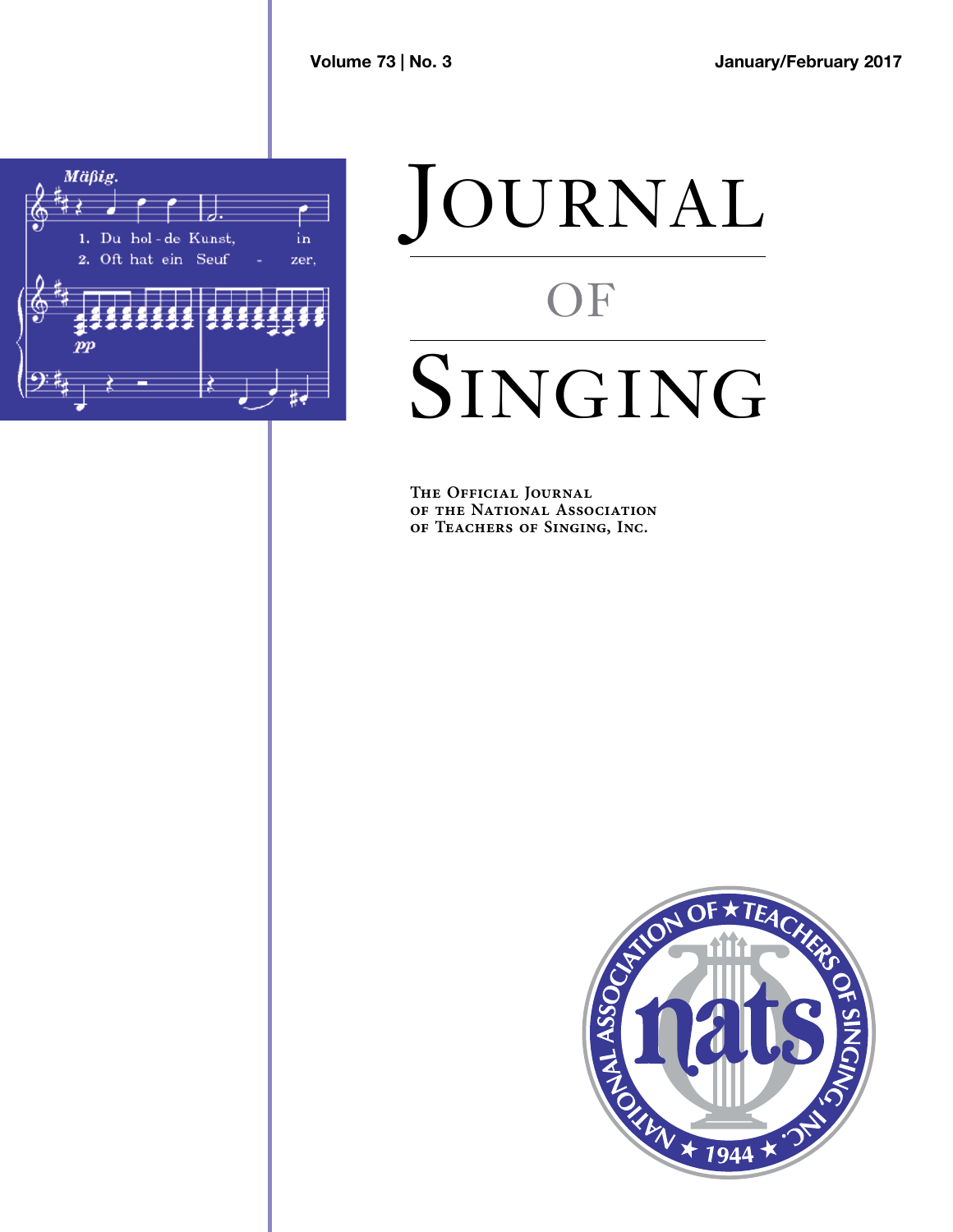

**Kathleen Roland-Silverstein**

Two cutting edge contributors to the American vocal music landscape, Juliana Hall and Nico Muhly, are featured in this issue's review. Also of interest in this issue's review is a new collection from Joan Frey Boytim, nationally known vocal coach, author of *The Private Voice Studio Handbook*, and compiler/editor of many important anthologies for the classical voice studio. Boytim has created a new collection that further augments her important scholarly contribution.

Julianna Hall (b. 1958). *Night Dances,*  6 Songs for Soprano and Piano on Poems by Elizabeth Bishop, Emily Bronte, Emily Dickinson and Edna St. Vincent Millay. Publisher: Juliana Hall Music, 2013. "The Crickets Sang," B4–G# 5 (Dickinson); "Some Things are Dark," D<sub>4</sub>–B<sup> $\flat$ </sup><sub>5</sub> (St. Vincent Millay); "Song,"  $G_3$ -B $b_5$  (Bronte), 4) "Sleep, mourner, sleep!"  $G_3 - B_5$  (Bronte); "A Spider Sewed at Night,"  $G_3-G_5$ (Dickinson); "Sonnet,"  $G_3-A_5$  (Bishop).

## *O Mistress Mine,* Twelve Songs for Countertenor and Piano, on Texts from Plays by William Shakespeare. Publisher: Juliana Hall Music, 2015.

Journal of Singing, January/February 2017 Volume 73, No. 3, pp. 349–351 Copyright © 2017 National Association of Teachers of Singing

"Lawn as white as driven snow" (*The Winter's Tale*); "O happy fair!" (*Midsummer Night's Dream*); "If love makes me forsworn" (*Love's Labour's Lost* ); "Who is Sylvia?" (*Two Gentlemen of Verona* ); "O, mistress mine" (*Twelfth Night*); "If music be the food of love" (*Twelfth Night* ); "Take, o take those lips away" (*Measure for Measure*); "Tell me where is Fancy bred" (*The Merchant of Venice*); "Come away, come away, death" (*Twelfth Night* ); "This is a very scurvy tune to sing" (*The Tempest* ); "Blow, blow, thou winter wind" (*As You*  Like It); "Fear no more the heat o' th' sun" (*Cymbeline*).

Both song cycles are available through Classical Vocal Reprints.

Juliana Hall is one of America's most prolific living composers. Her songs and vocal chamber works have been performed and commissioned by a great number of both young American rising stars and established artists, and the upcoming 2016–2017 season promises more premieres of new and exciting works from Ms. Hall. Her music has been performed at some of the most eminent music venues in the world, including the Library of Congress in Washington, D.C., Wigmore Hall in London, and the Theater du Chatelet in Paris. Following study at the Yale School of Music, where she earned a master's degree in music composition, Ms. Hall completed her compositional studies with Dominick Argento, one of America's foremost song composers. She is also the recipient of a Guggenheim Fellowship in Music Composition.

*Night Dances* was premiered in 1987 by eminent soprano Dawn Upshaw and pianist Margo Garrett, thanks to a commission from the Schubert Club of St. Paul, Minnesota, and has enjoyed many performances since. The texts, all by women poets, touch on images of night and sleep. The songs require vocal virtuosity and extensive range, both melodically and dynamically, and the requirements for the pianist are equally challenging—unsurprisingly, as the composer is herself an accomplished pianist. The tonal language is adventurous, and Hall's text setting is spot on and exquisite, even when she elevates the text to the vocal stratosphere. The first, "The Crickets Sang," captures both the hopping movement of the insects, and the larger frame of the twilight, transitioning to night, in which they sing. Here, and throughout the cycle, there is a special vocal effect, a glissando glide on the word, "vastness." "Some Things are Dark" illustrates Nightmare personified, with chilling use of whispered text and extreme leaps in the vocal line. In "Song," arpeggios for both singer and piano portray a sort of uneasy, tender lullaby, and glissandos are used to illustrate the fretful rocking of the child in its cradle on the sea. The uses of glissando and *Sprechstimme*, and a static piano accompaniment, are very effective in "Sleep, mourner, sleep." The song concludes with both voice and accompaniment "slowing to a stop as they are 'turned to stone'." The penultimate song, "A Spider sewed at Night," is a brief and droll excursion for the singer, continuing the composer's use of speech and glissando. Finally, "Sonnet," one of the most touching poems in the literature about the healing power of music, opens with a page of freely sung unaccompanied recitative. Piano and voice conclude the cycle with a flowing, melismatic, and tonally satisfying duet, finally